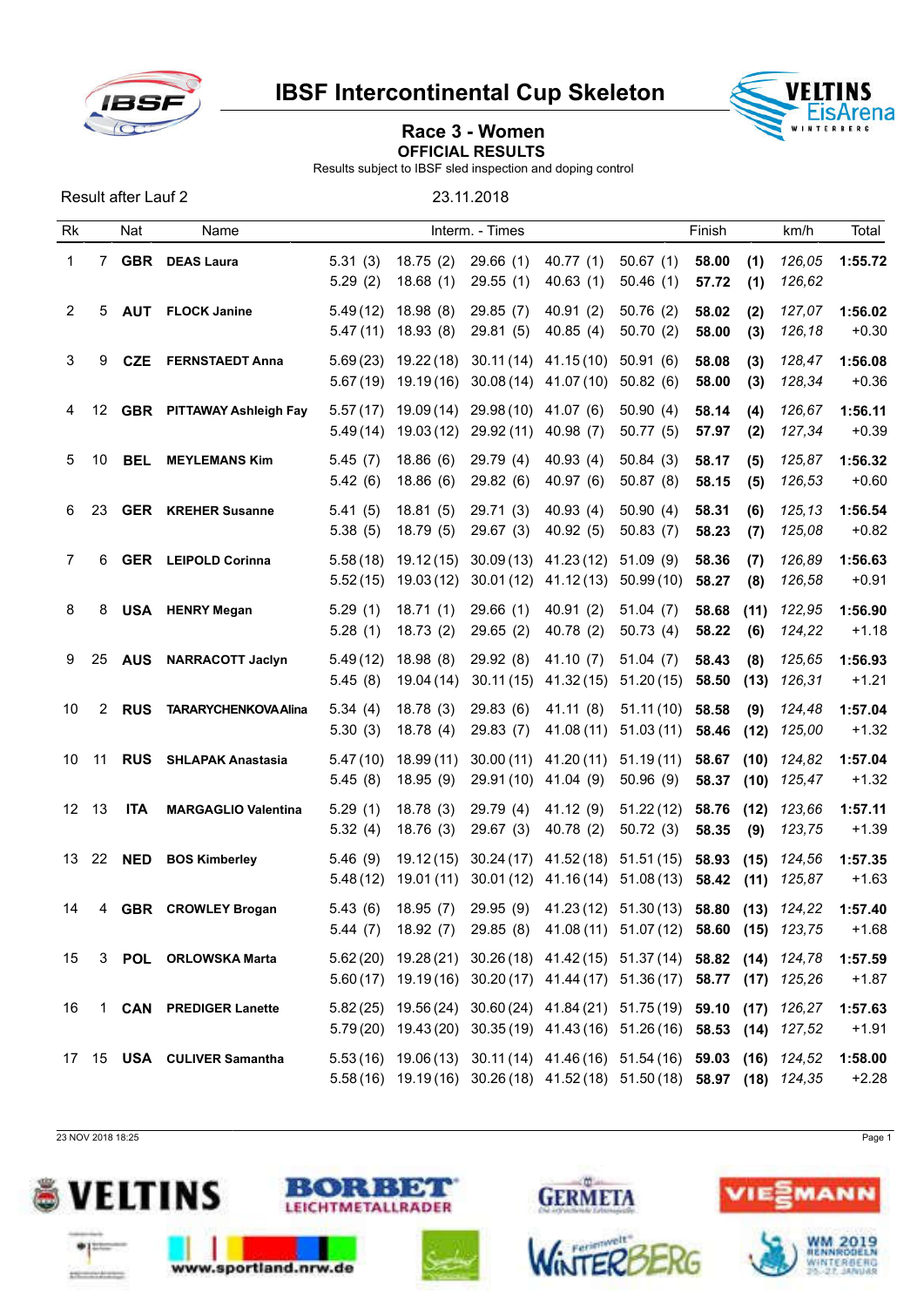

IBSF Intercontinental Cup Skeleton



## Race 3 - Women OFFICIAL RESULTS

Results subject to IBSF sled inspection and doping control

Result after Lauf 2 23.11.2018 Rk Nat Name **Interm.** - Times **Finish km/h** Total 14 CAN CHARNEY Madison 5.48 (11) 18.98 (8) 30.00 (11) 41.31 (14) 51.56 (17) 59.31 (19) *121,21* 1:58.05 5.48 (12) 18.96 (10) 29.87 (9) 41.02 (8) 51.10 (14) 58.74 (16) *123,07* +2.33 18 CHN LIN Huiyang 5.45 (7) 19.03 (12) 30.17 (16) 41.50 (17) 51.59 (18) 59.17 (18) *122,53* 1:58.29 5.45 (8) 19.04 (14) 30.18 (16) 41.54 (19) 51.57 (19) 59.12 (19) *122,78* +2.57 16 USA DAY Veronica 5.59 (19) 19.24 (19) 30.42 (20) 41.83 (20) 51.95 (21) 59.46 (20) *124,18* 1:58.68 5.64 (18) 19.31 (19) 30.43 (20) 41.73 (20) 51.74 (20) 59.22 (20) *124,30* +2.96 19 RUS TRUFANOVA Anastasia 5.52 (14) 19.20 (17) 30.43 (21) 41.88 (22) 52.00 (22) 59.55 (21) *123,58* 59.55 21 KOR LEE Jeonghyeok 5.64 (22) 19.30 (22) 30.45 (23) 41.94 (23) 52.08 (23) 59.59 (22) *123,75* 59.59 17 CAN LABERGE Jaclyn 5.72 (24) 19.36 (23) 30.41 (19) 41.75 (19) 51.93 (20) 59.60 (23) *121,78* 59.60 20 PUR DELKA Kellie 5.63 (21) 19.27 (20) 30.44 (22) 41.95 (24) 52.29 (24) 1:00.00 (24) *121,29* 1:00.00 24 CHN LONG Chengfeng 5.52 (14) 20.10 (25) 31.69 (25) 43.30 (25) 53.43 (25) 1:00.94 (25) *123,28* 1:00.94

25 sleds entered 25 sleds ranked 0 sleds disqualified

Susanne Wieprächtiger Jury President Heiko Friedrich Race Director Companies and Heiko Friedrich Race Director 23 NOV 2018 18:25 Page 2 GERMETA METALLRADER www.sportland.nrw.de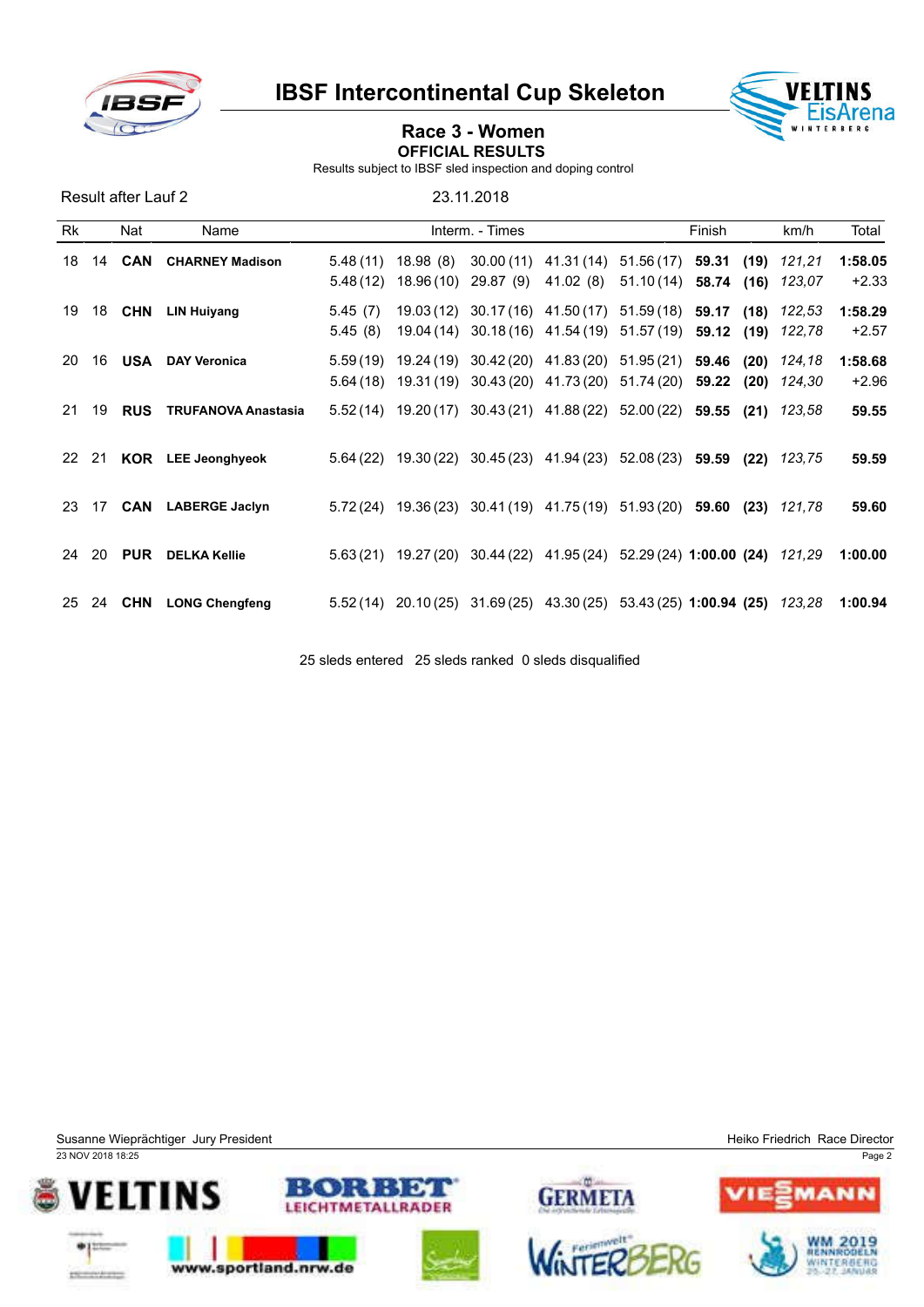

Result after Lauf 2 23.11.2018

IBSF Intercontinental Cup Skeleton



## Race 3 - Men OFFICIAL RESULTS

Results subject to IBSF sled inspection and doping control

Rk Nat Name **Interm.** - Times **Finish km/h Total** 1 7 KOR JUNG Seunggi 5.01 (10) 18.17 (8) 28.94 (7) 39.95 (5) 49.70 (4) 56.86 (3) *128,52* 1:53.03 4.85 (1) 17.84 (1) 28.48 (1) 39.33 (1) 49.02 (1) 56.17 (1) *129,03* 2 10 GER FREIHERR VON SCHLEINIT 4.97 (6) 18.04 (4) 28.72 (2) 39.68 (2) 49.43 (2) 56.62 (1) 128,52 1:53.19 4.99 (7) 18.08 (5) 28.79 (5) 39.72 (4) 49.44 (4) 56.57 (3) *128,66* +0.16 3 6 GBR WYATT Marcus 4.87 (2) 17.87 (1) 28.58 (1) 39.57 (1) 49.41 (1) 56.72 (2) *126,36* 1:53.29 4.88 (4) 17.90 (2) 28.60 (2) 39.56 (2) 49.35 (2) 56.57 (3) *127,43* +0.26 4 15 GER SEIBEL Felix 5.06 (13) 18.21 (9) 28.93 (6) 39.87 (3) 49.63 (3) 56.87 (4) *128,06* 1:53.41 5.04 (10) 18.16 (8) 28.84 (6) 39.70 (3) 49.38 (3) 56.54 (2) *128,93* +0.38 5 11 GER RADY Dominic 4.93 (3) 18.06 (5) 28.89 (4) 39.98 (6) 49.88 (7) 57.21 (7) *126,71* 1:54.11 4.87 (3) 17.95 (4) 28.75 (3) 39.77 (5) 49.58 (5) 56.90 (5) *126,40* +1.08 6 9 RUS VESELOV Egor 5.08 (16) 18.32 (15) 29.17 (11) 40.23 (11) 50.02 (9) 57.23 (8) *127,70* 1:54.16 5.08 (14) 18.25 (12) 29.02 (9) 39.98 (7) 49.74 (6) 56.93 (6) *127,75* +1.13 7 12 KOR KIM Jisoo 4.94 (5) 18.03 (3) 28.80 (3) 39.89 (4) 49.77 (5) 57.06 (5) *127,11* 1:54.25 4.90 (5) 18.11 (7) 28.97 (8) 40.06 (9) 49.90 (9) 57.19 (9) *127,56* +1.22 8 14 RUS SEMENOV Vladislav 4.93 (3) 18.11 (6) 29.00 (8) 40.10 (9) 49.98 (8) 57.32 (9) *126,00* 1:54.52 4.93 (6) 18.08 (5) 28.95 (7) 40.00 (8) 49.84 (8) 57.20 (10) *125,56* +1.49 8 13 GBR THOMPSON Craig 4.84 (1) 18.02 (2) 28.89 (4) 40.07 (8) 50.04 (10) 57.46 (10) *125,17* 1:54.52 4.86 (2) 17.94 (3) 28.78 (4) 39.91 (6) 49.78 (7) 57.06 (7) *126,93* +1.49 10 4 AUT MAIER Samuel 5.12 (20) 18.31 (13) 29.04 (10) 40.00 (7) 49.83 (6) 57.08 (6) *127,20* 1:54.56 5.13 (16) 18.29 (15) 29.02 (9) 40.07 (11) 50.04 (14) 57.48 (17) *123,96* +1.53 11 8 CHN YAN Wengang 5.06 (13) 18.35 (18) 29.23 (14) 40.30 (12) 50.15 (11) 57.51 (11) *126,93* 1:54.77 5.05 (12) 18.28 (14) 29.13 (14) 40.26 (15) 50.07 (15) 57.26 (12) *127,25* +1.74 12 5 AUT AUER Florian 5.10 (18) 18.32 (15) 29.18 (13) 40.30 (12) 50.24 (13) 57.63 (12) *125,47* 1:54.86 5.12 (15) 18.32 (16) 29.13 (14) 40.14 (13) 49.96 (12) 57.23 (11) *126,80* +1.83 13 19 SUI AUDERSET Ronald 4.98 (8) 18.15 (7) 29.00 (8) 40.21 (10) 50.20 (12) 57.74 (13) *123,58* 1:55.00 5.01 (9) 18.21 (9) 29.02 (9) 40.06 (9) 49.91 (10) 57.26 (12) *125,87* +1.97 14 16 USA ROGALS Mike 5.31 (25) 18.74 (25) 29.68 (24) 40.86 (24) 50.79 (22) 58.09 (18) *125,91* 1:55.21 5.27 (20) 18.55 (19) 29.34 (19) 40.31 (16) 50.01 (13) 57.12 (8) *128,66* +2.18 15 3 ITA CECCHINI Joseph Luke 5.01 (10) 18.32 (15) 29.25 (15) 40.41 (14) 50.41 (14) 57.83 (14) *124,48* 1:55.27 5.04 (10) 18.27 (13) 29.10 (13) 40.24 (14) 50.12 (16) 57.44 (15) *125,52* +2.24 16 17 USA CRUMPTON Nathan 5.05 (12) 18.28 (12) 29.17 (11) 40.43 (15) 50.48 (16) 58.01 (16) *124,74* 1:55.37 5.05 (12) 18.22 (10) 29.03 (12) 40.08 (12) 49.95 (11) 57.36 (14) *126,58* +2.34 17 2 USA GARBETT Stephen 5.18 (22) 18.47 (22) 29.40 (22) 40.54 (16) 50.45 (15) 57.92 (15) *124,61* 1:55.39 5.13 (16) 18.39 (17) 29.28 (17) 40.33 (17) 50.14 (17) 57.47 (16) *126,58* +2.36

23 NOV 2018 19:16 Page 1